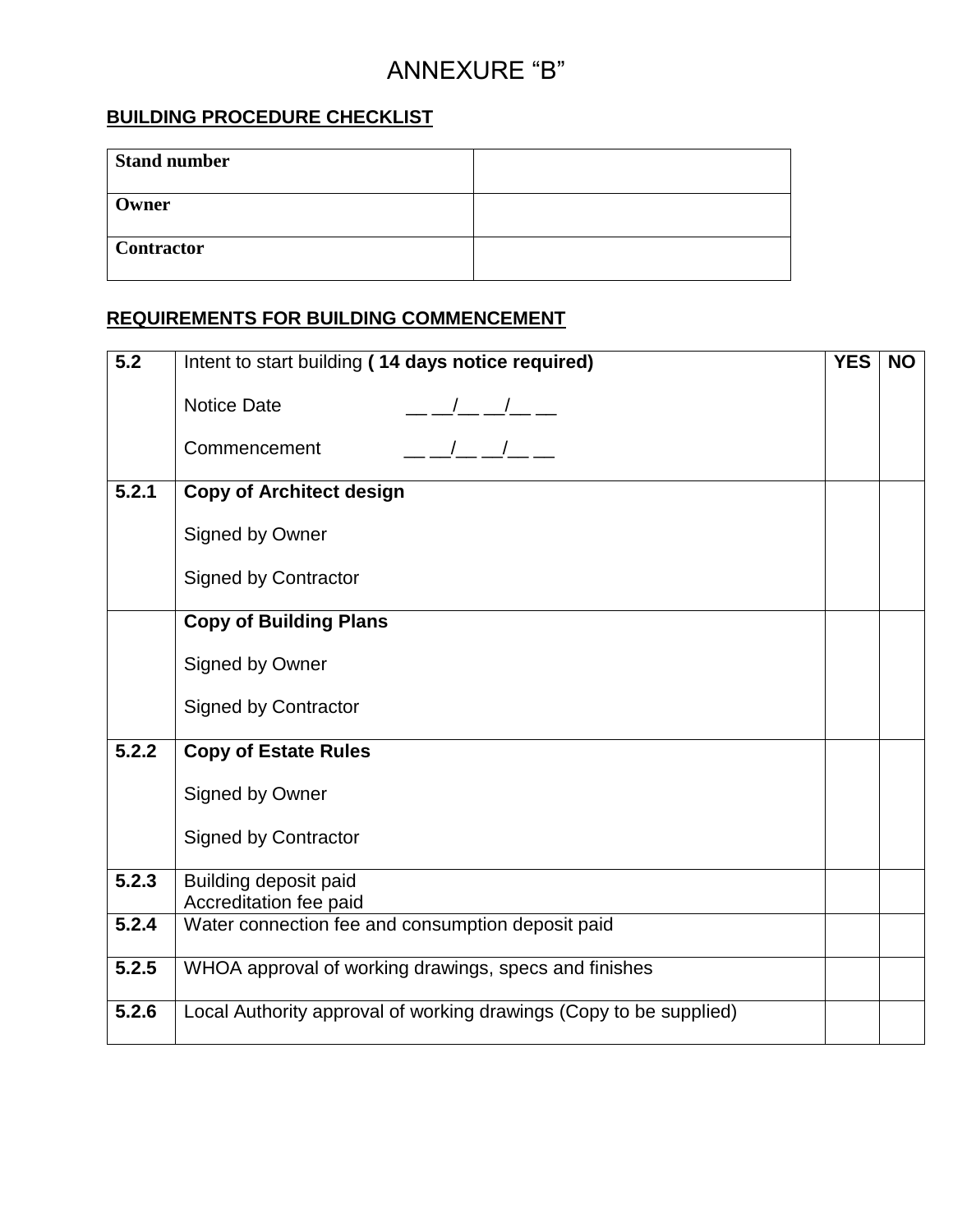| 5.2.7          | Confirmation of land ownership                                                                                                                                  |  |
|----------------|-----------------------------------------------------------------------------------------------------------------------------------------------------------------|--|
| 5.2.8          | Plan scrutiny fee paid                                                                                                                                          |  |
| 5.3            | List of all sub contractors and suppliers to be provided to WHOA and 24hr<br>contact details for emergency purposes : Plumber and electrician to be<br>provided |  |
| 5.4            | <b>Copy of Contractors All Risk and Public Liability Insurance</b>                                                                                              |  |
| 6              | <b>SITE COMMENCEMENT PROCEDURE</b>                                                                                                                              |  |
|                | (Prior to commencement the contractor shall conclude with WHOA detailed<br>arrangements regarding )                                                             |  |
| 6.2            | Contractor has arranged formal hand over of site inspection and<br>confirmation                                                                                 |  |
| 6.2.1          | Correct site location and boundaries                                                                                                                            |  |
| 6.2.2          | Installation of water and connection of meter                                                                                                                   |  |
| 6.2.3          | Check position of sewer and electrical connection points                                                                                                        |  |
| 6.2.4          | Check slope of ground and storm water drainage solution                                                                                                         |  |
| 6.2.5          | Check location of other existing services and servitudes                                                                                                        |  |
| 6.2.6          | Record conditions of surrounding properties, walls, manholes, I.E.'s roads,<br>kerbs, pavement, etc, (photographs if necessary)                                 |  |
| 6.2.7          | Installation of chemical site toilet and change facilities - to be suitable screened                                                                            |  |
| 6.2.8          | Provision of site litter bin - to be suitable screened                                                                                                          |  |
| 6.2.9          | ID Documents to be cleared with security                                                                                                                        |  |
| 6.2.10         | Building deposit paid                                                                                                                                           |  |
|                | NB - All documents, paragraphs 5 to have been fulfilled by the latest<br>at site handover or STRICTLY NO commencement allowed                                   |  |
| $\overline{7}$ | <b>PROCEDURE DURING CONSTRUCTION</b>                                                                                                                            |  |
| 7.1            | Date of commencement / /                                                                                                                                        |  |
|                |                                                                                                                                                                 |  |
|                | All exterior building to be completed within 6 (six) months<br>(Including painting, paving, fencing and walling)                                                |  |